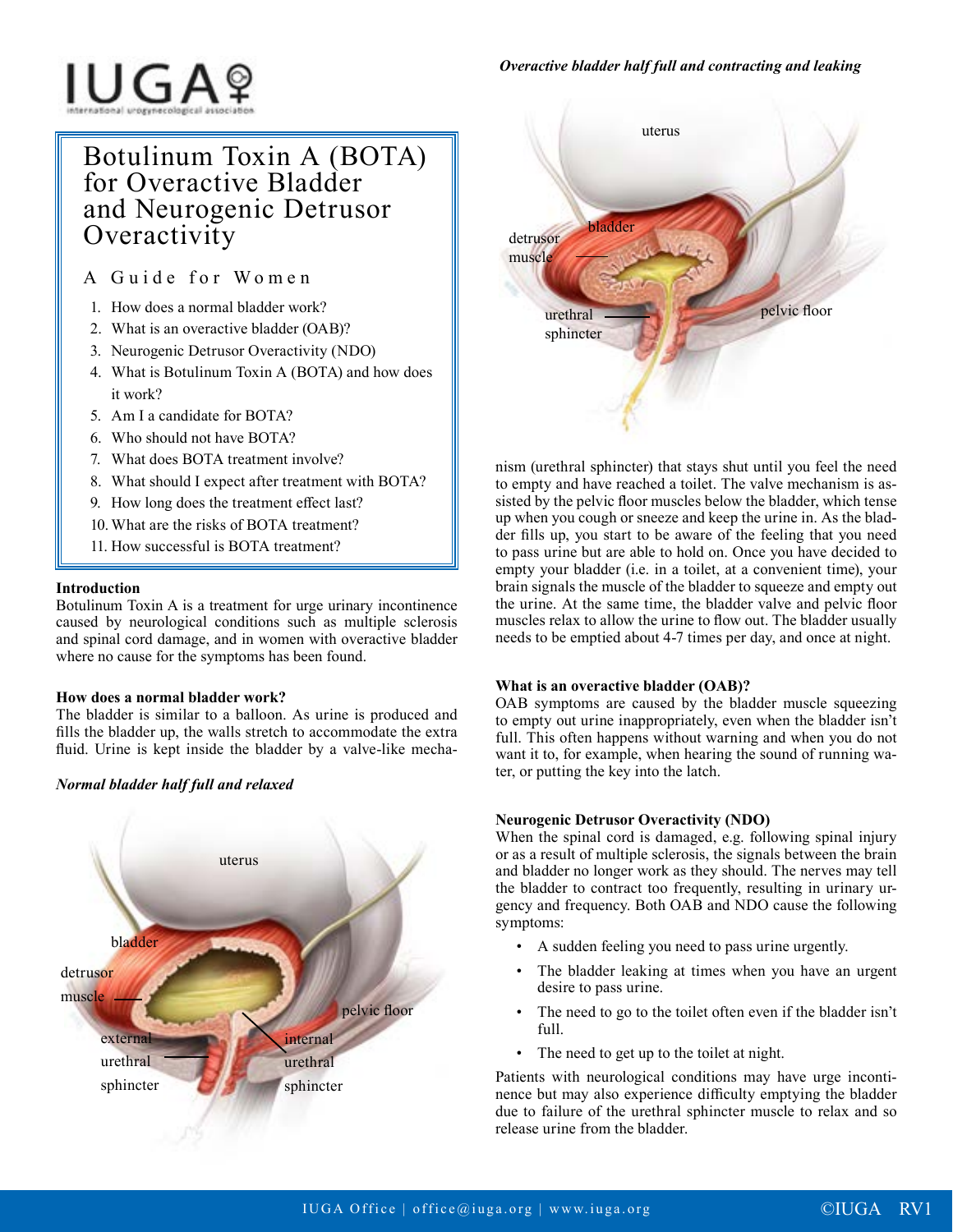### **What is Botulinum Toxin A (BOTA) and how does it work?**

Many people have heard of Botox or Dysport for the treatment of frown lines. These are the drug company names for Botulinum Toxin Type A (BOTA). BOTA is protein extracted from bacteria, under controlled laboratory conditions, in much the same way as penicillin is produced from mold.

BOTA works for the bladder by relaxing the muscle of the bladder wall (the detrusor muscle), reducing urinary urgency and incontinence. Following treatment, the toxins' effects last for several months after which the muscles return to their normal strength (between 3 to 9 months, occasionally longer.)

#### **Am I a candidate for BOTA?**

You may be a candidate for BOTA treatment if you have an overactive bladder and have tried treatments such as physical therapy and medications without success or if you have Neurogenic Detrusor Overactivity. Prior to offering Botox, your doctor may perform investigations such as urodynamics to confirm your diagnosis, and a urine test to check that you do not have a urinary tract infection. BOTA is NOT effective for the treatment of another common type of urine leakage called stress incontinence (leakage with cough, sneeze, and exercise).

#### **Who should not have BOTA?**

You should not receive BOTA treatments if you have any of the following:

- Myasthenia gravis or Eaton-Lambert Syndrome
- An active or untreated bladder infection
- Pregnancy (effects on fetus are unknown)
- Known allergy to Botulinum Toxin A

#### **What does BOTA treatment involve?**

The treatment is very simple and is usually performed as a day stay procedure at a hospital or clinic. BOTA injections can be performed under local, general or spinal injections and your doctor will discuss which option is the most suitable for you.

Your doctor will use a cystoscope to put Botulinum Toxin A into the bladder. This is a fine tube with a camera on the end that is passed into the bladder, enabling the doctor to see inside the bladder. Tiny amounts of diluted Botulinum Toxin A are injected through the cystoscope into the bladder muscle. Typically, 10 to 30 injections sites are used. If the procedure is performed under local anesthetic only, there may be a prickling sensation or minor discomfort during the procedure. It should not be painful.

Following the treatment your bladder is emptied and you will be discharged home. It is advisable to drink a little extra fluid for a couple of days to reduce the risk of urine infection. Your doctor may also give you a dose or short course of antibiotics to take following treatment.

#### **What should I expect after treatment with BOTA?**

You may experience some stinging or burning while passing urine for the first few times following treatment. Your urine may also be a little blood-stained. This is normal and will clear over 24-48 hours.

Botulinum Toxin A does not work immediately, but over several days to 2 weeks you should begin to experience relief of sudden urges to urinate and a reduction in urine leakage or stoppage of leaking altogether. Your bladder should be able to hold more



urine thus reducing the number of times you go to the bathroom. If you are taking medications by mouth to relax the bladder, you should be able to wean yourself off these once the BOTA treatment begins to take effect. Your doctor will advise you about this.

Associated with this relief in symptoms, you may also notice that it becomes more difficult to empty your bladder. This is because BOTA works by relaxing the muscle of the bladder, which can reduce its ability to contract and empty. If you are unable to empty your bladder completely your doctor or nurse will teach you clean intermittent self catheterization (CISC). This involves passing a tiny tube into the bladder up to 3 to 4 times a day to empty it. This is a simple and safe procedure. Don't worry; once the effect of the BOTA wears off your bladder function will return.

#### **How long does the treatment effect last?**

Eventually, the effect of the BOTA will begin to wear off, and you may notice a gradual return of symptoms of frequent and urgent urination, as well as leakage episodes. As every situation is different, it is impossible to predict how long after your treatment this will happen. However, the treatment effect will commonly last 6 to 9 months. For some women, a single treatment is all that is required; others need repeated treatments.

#### **What are the risks of BOTA treatment?**

You may see some blood in the urine initially after the procedure. Significant bleeding is extremely rare. Urinary tract infection is reported in about 1 in 12 cases, but this can be easily treated with antibiotics. 3 to 10% of patients may require temporary self catheterization to help empty the bladder. Other very rare risks include: allergic reaction including anaphylaxis; erythema multiforme (a severe skin rash); and generalized weakness. You should consult your doctor if you experience any of the above problems.